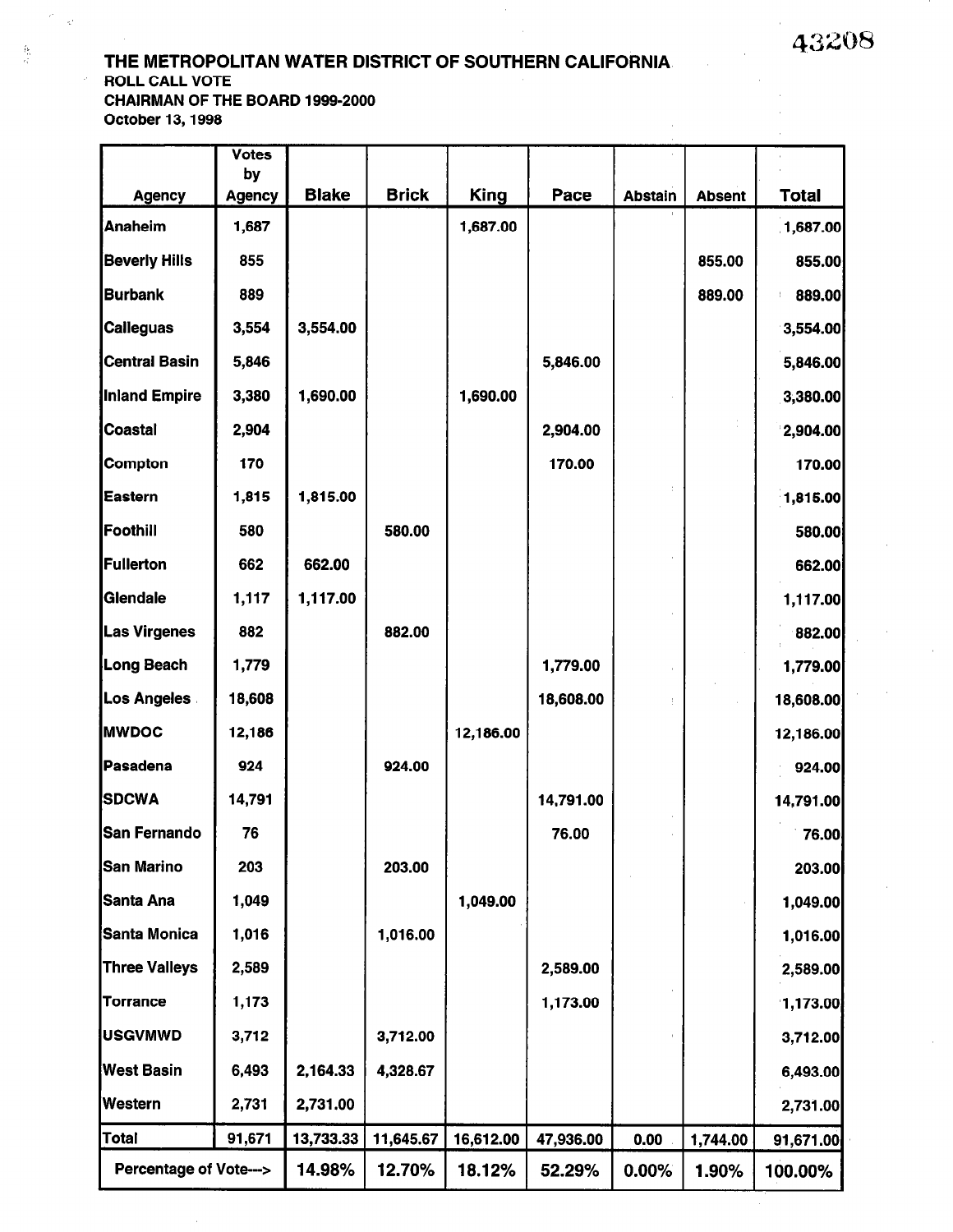### 43208

÷.

 $\frac{1}{\alpha}$ 

 $\mathcal{L}_{\mathrm{in}}$ 

à.

#### THE METROPOLITAN WATER DISTRICT OF SOUTHERN CALIFORNIA ROLL CALL VOTE CHAIRMAN OF THE BOARD 1999-2000 October 13,1998  $\mathcal{A}^{\mathcal{A}}$

 $\bar{z}$ 

ċ

 $\psi_{11}$ 

|                        |                                                                           | <b>Blake</b>         | <b>Brick</b>         | <b>King</b>                                              | Pace                                                                 | <b>Abstain</b> | <b>Absent</b> | <b>Total</b>                                                                 |
|------------------------|---------------------------------------------------------------------------|----------------------|----------------------|----------------------------------------------------------|----------------------------------------------------------------------|----------------|---------------|------------------------------------------------------------------------------|
| <b>Agency</b>          | <b>Director</b>                                                           |                      |                      |                                                          |                                                                      |                |               |                                                                              |
| Anaheim                | <b>Stanton</b>                                                            |                      |                      | 1,687.00                                                 |                                                                      |                |               | 1,687.00                                                                     |
| <b>Beverly Hills</b>   | Webster                                                                   |                      |                      |                                                          |                                                                      |                | 855.00        | 855.00                                                                       |
| Burbank                | <b>McCauley</b>                                                           |                      |                      |                                                          |                                                                      |                | 889.00        | 889.00                                                                       |
| Calleguas              | Grandsen<br>Miller                                                        | 1,777.00<br>1,777.00 |                      |                                                          |                                                                      |                |               | 1,777.00<br>1,777.00                                                         |
| <b>Central Basin</b>   | Castro<br>Mavér<br>Pace                                                   |                      |                      |                                                          | 1,948.67<br>1,948.67<br>1,948.67                                     |                |               | 1,948.67<br>1,948.67<br>1,948.67                                             |
| Inland Empire          | Hill<br><b>Troxel</b>                                                     | 1,690.00             |                      | 1,690.00                                                 |                                                                      |                |               | 1,690.00<br>1,690.00                                                         |
| Coastal                | <b>McMurray</b><br>Owen                                                   |                      |                      |                                                          | 2,904.00                                                             |                | 0.00          | 0.00<br>2,904.00                                                             |
| <b>Compton</b>         | Murph                                                                     |                      |                      |                                                          | 170.00                                                               |                |               | 170.00                                                                       |
| Eastern                | Gilbert                                                                   | 1,815.00             |                      |                                                          |                                                                      |                |               | 1,815.00                                                                     |
| Foothill               | O'Neil                                                                    |                      | 580.00               |                                                          |                                                                      |                |               | 580.00                                                                       |
| Fullerton              | <b>Blake</b>                                                              | 662.00               |                      |                                                          |                                                                      |                |               | 662.00                                                                       |
| Glendale               | <b>Rez</b>                                                                | 1,117.00             |                      |                                                          |                                                                      |                |               | 1,117.00                                                                     |
| Las Virgenes           | Peterson                                                                  |                      | 882.00               |                                                          |                                                                      |                |               | 882.00                                                                       |
| Long Beach             | Hansen                                                                    |                      |                      |                                                          | 1,779.00                                                             |                |               | 1,779.00                                                                     |
| Los Angeles            | Freeman<br>Gastelum<br>Herman<br>Kosmont<br>Luddy<br><b>Moret</b><br>Wein |                      |                      |                                                          | 3,101.33<br>3,101.33<br>3,101.33<br>3,101.33<br>3,101.33<br>3,101.33 |                | 0.00          | 3,101.33<br>3,101.33<br>3,101.33<br>0.00<br>3,101.33<br>3,101.33<br>3,101.33 |
| <b>IMWDOC</b>          | <b>Bannister</b><br>Foley<br><b>Huntley</b><br>King<br>Witt               |                      |                      | 2,437.20<br>2,437.20<br>2,437.20<br>2,437.20<br>2,437.20 |                                                                      |                |               | 2,437.20<br>2,437.20<br>2,437.20<br>2,437.20<br>2,437.20                     |
| Pasadena               | <b>Brick</b>                                                              |                      | 924.00               |                                                          |                                                                      |                |               | 924.00                                                                       |
| <b>SDCWA</b>           | Frahm<br><b>Krauel</b><br>Lewis<br>Mason<br>Parker<br><b>Tinker</b>       |                      |                      |                                                          | 2,465.17<br>2,465.17<br>2,465.17<br>2,465.17<br>2,465.17<br>2,465.17 |                |               | 2,465.17<br>2,465.17<br>2,465,17<br>2,465.17<br>2,465.17<br>2,465.17         |
| San Fernando           | Rascon                                                                    |                      |                      |                                                          | 76.00                                                                |                |               | 76.00                                                                        |
| San Marino             | <b>Morris</b>                                                             |                      | 203.00               |                                                          |                                                                      |                |               | 203.00                                                                       |
| Santa Ana              | Coughran                                                                  |                      |                      | 1,049.00                                                 |                                                                      |                |               | 1,049.00                                                                     |
| Santa Monica           | <b>Abdo</b>                                                               |                      | 1,016.00             |                                                          |                                                                      |                |               | 1,016.00                                                                     |
| <b>Three Valleys</b>   | <b>Barbosa</b>                                                            |                      |                      |                                                          | 2,589.00                                                             |                |               | 2,589.00                                                                     |
| <b>Torrance</b>        | Wright                                                                    |                      |                      |                                                          | 1,173.00                                                             |                |               | 1,173.00                                                                     |
| <b>USGVMWD</b>         | <b>Fellow</b><br><b>Forbes</b>                                            |                      | 1,856.00<br>1,856.00 |                                                          |                                                                      |                |               | 1,856.00<br>1,856.00                                                         |
| West Basin             | <b>Barker</b><br><b>Dymally</b><br>Kwan                                   | 2,164.33             | 2,164.33<br>2,164.33 |                                                          |                                                                      |                |               | 2,164.33<br>2,164.33<br>2,164.33                                             |
| Western                | <b>Krieger</b><br>Myine                                                   | 1,365.50<br>1,365.50 |                      |                                                          |                                                                      |                |               | 1,365.50<br>1,365.50                                                         |
|                        | Total                                                                     | 13,733.33            | 11,645.66            | 16,612.00                                                | 47,936.03                                                            | 0.00           | 1,744.00      | 91,671.02                                                                    |
| Percentage of Vote---> |                                                                           | 14.98%               | 12.70%               | 18.12%                                                   | 52.29%                                                               | 0.00%          | 1.90%         | 100.00%                                                                      |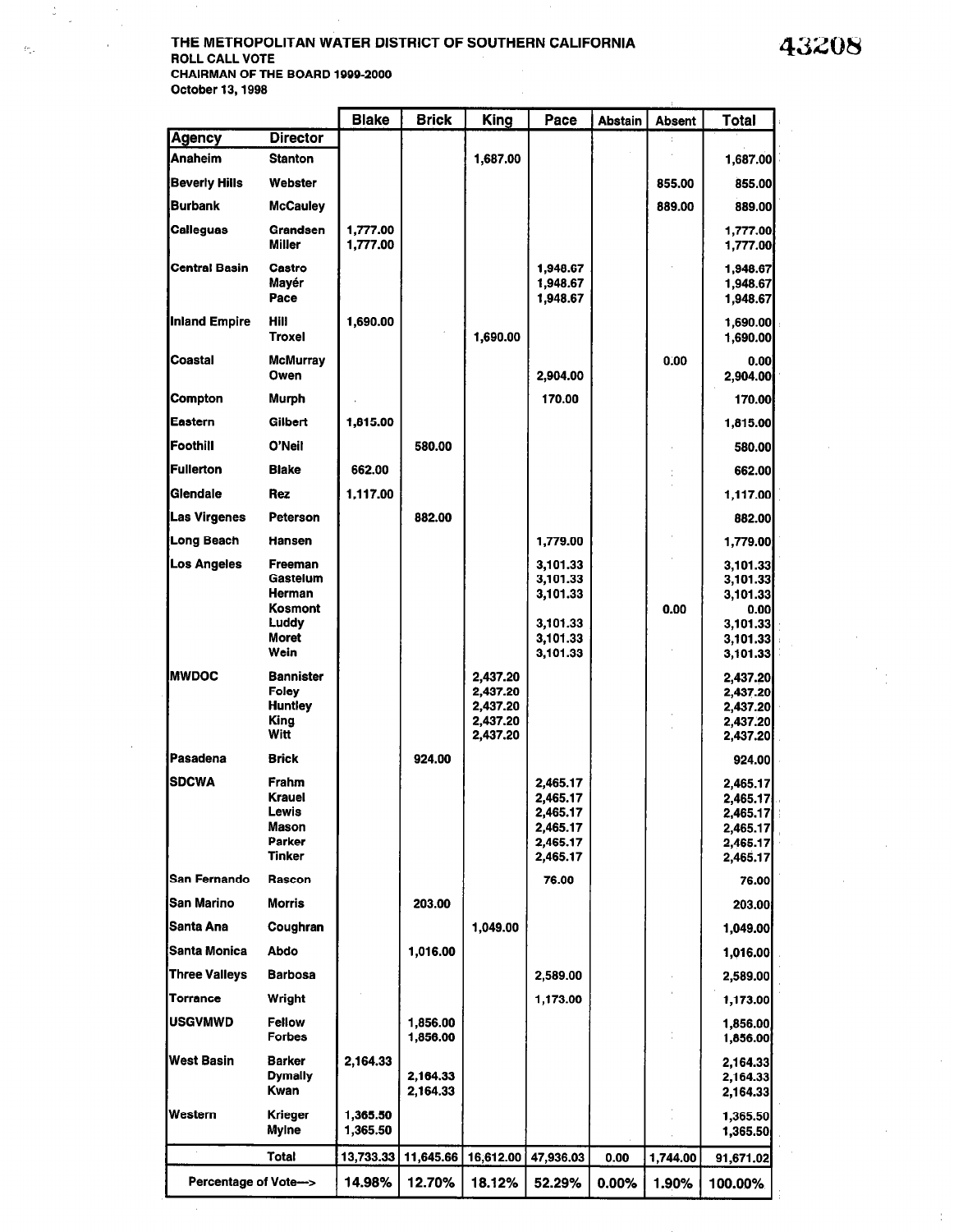October 13, 1998

 $\mathbf{C}$ 

## ROLL CALL VOTE Chairman of the Board 1999/2000

| $\overline{\mathcal{A}}$ |  |
|--------------------------|--|
|                          |  |

 $\lambda$  .

| <b>Member Agency</b>            | <b>Director</b> | Votes    | <b>Blake</b>            | <b>Brick</b>       | King          | Pace              |             |        | <b>Abstain</b> | Absent                    |
|---------------------------------|-----------------|----------|-------------------------|--------------------|---------------|-------------------|-------------|--------|----------------|---------------------------|
| Anaheim                         | <b>Stanton</b>  | 1,687    | $\Box$                  | $\Box$             | $\mathbf{B}'$ | $\Box$            | $\Box$      | $\Box$ | $\Box$         | $\Box$                    |
| <b>Beverly Hills</b>            | Webster         | 855      | $\Box$                  | $\Box$             | ◘             | $\Box$            | $\Box$      | $\Box$ | $\Box$         | Ø                         |
| <b>Burbank</b>                  | <b>McCauley</b> | 889      | $\Box$                  | $\Box$             | $\Box$        | $\Box$            | $\Box$      | $\Box$ | $\Box$         | $\boldsymbol{\mathsf{Z}}$ |
| Calleguas MWD                   | Grandsen        | 1,777    | $\mathbf{F}$            | $\Box$             | $\Box$        | $\Box$            | $\Box$      | $\Box$ | $\Box$         | $\Box$                    |
| 3,554 votes                     | <b>Miller</b>   | 7,777    | $\overline{a}$          | $\Box$             | $\Box$        | $\Box$            | $\Box$      | ī      | $\cdot \Box$   | $\Box$                    |
| <b>Central Basin MWD</b>        | Castro          | 1,948.67 | $\Box$                  | $\Box$             | $\Box$        | $\mathbf{B}'$     | $\Box$      | $\Box$ | $\Box$         | $\Box$                    |
| 5,846 votes                     | Mayér           | 1,948.67 | $\Box$                  | $\Box$             | $\Box$        | $\mathbf{D}$      | $\Box$      | $\Box$ | $\Box$         | $\Box$                    |
| 2 present-2,923                 | Pace            | 1,948.67 | $\Box$                  | $\Box$             | $\Box$        | $\boldsymbol{p}'$ | $\Box$      | $\Box$ | $\Box$         | $\Box$                    |
| <b>Inland Empire</b>            | <b>Hill</b>     | 1,690    | $\mathbf{F}$            | $\Box$             | $\Box$        | $\blacksquare$    | $\Box$      | $\Box$ | $\Box$         | $\Box$                    |
| Utilities Agency<br>3,380 Votes | <b>Troxel</b>   | 1,690    | $\Box$                  | $\Box$             | 囝             | $\Box$            | $\Box$      | $\Box$ | $\Box$         | $\Box$                    |
| <b>Coastal MWD</b>              | <b>McMurray</b> | 1,452    | $\Box$                  | $\Box$             | $\Box$        | $\Box$            | $\Box$      | $\Box$ | П              | E                         |
| 2,904 Votes                     | Owen            | 1,452    | $\Box$                  | $\Box$             | $\Box$        | $\overline{a}$    | ිට          | $\Box$ | $\Box$         | Ō.                        |
| Compton                         | <b>Murph</b>    | 170      | $\Box$                  | $\Box$             | $\Box$        | $\overline{B}$    | $\Box$      | $\Box$ | Ō              | $\Box$                    |
| Eastern MWD                     | Gilbert         | 7,815    | $\mathbf{F}$            | $\Box$             | Ō             | $\Box$            | $\Box$      | $\Box$ | $\Box$         | Ō                         |
| Foothill MWD                    | O'Neil          | 580      | ान                      | $\mathbf{R}$       | $\Box$        | π                 | $\Box$<br>m | đ      | Ħ              | $\Box$                    |
| Fullerton                       | <b>Blake</b>    | 662      | $\overline{B}$          | $\Box$             | Ō             | $\Box$            | $\Box$      | $\Box$ | ō              | $\Box$                    |
| Glendale                        | Rez             | 1,117    | $\overline{\mathbf{P}}$ | $\boldsymbol{\Pi}$ | $\Box$        | $\Box$            | Ó           | $\Box$ | $\Box$         | $\cdot \mathbf{D}$        |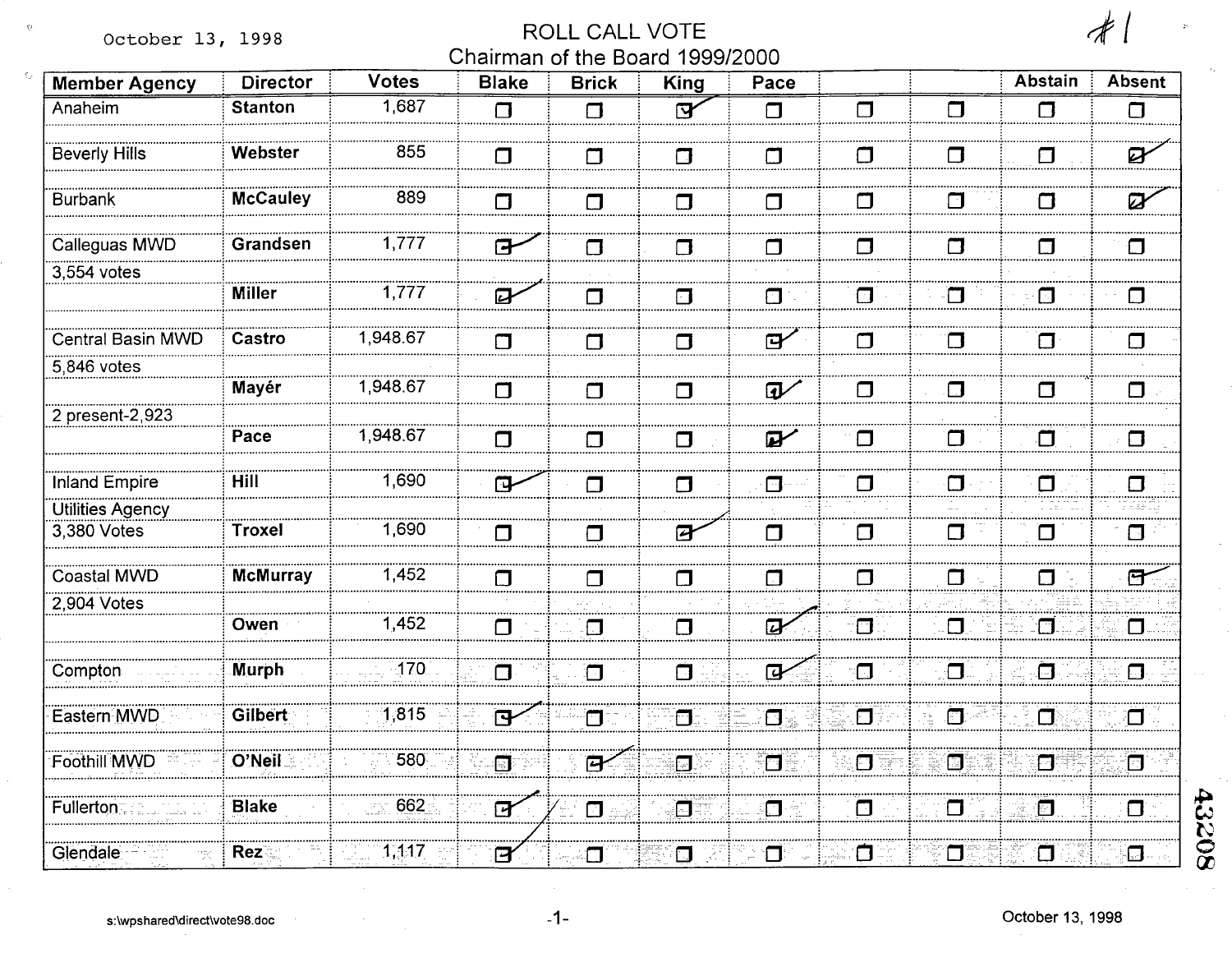# ROLL CALL VOTE Chairman of the Board 1999/2000

| <b>Member Agency</b> | <b>Director</b>  | <b>Votes</b> | <b>Blake</b> | <b>Brick</b> | <b>King</b>    | Pace                       |        |          | <b>Abstain</b> | <b>Absent</b>             |
|----------------------|------------------|--------------|--------------|--------------|----------------|----------------------------|--------|----------|----------------|---------------------------|
| Las Virgenes MWD     | Peterson         | 882          | $\Box$       | 日            | $\Box$         | $\Box$                     | $\Box$ | $\Box$   | $\Box$         | $\Box$                    |
| Long Beach           | Hansen           | 1,779        |              |              |                |                            |        | $\sqcap$ | $\Box$         |                           |
|                      |                  |              | $\Box$       | $\Box$       | $\Box$         | $\mathbf{F}$               | $\Box$ |          |                |                           |
| Los Angeles          | Freeman          | 2,658.29     | ◘            | $\Box$       | $\Box$         | $\mathbf{B}$               | $\Box$ | $\Box$   | $\Box$         | $\Box$                    |
| 18,608 votes         |                  |              |              |              |                |                            |        |          |                |                           |
|                      | Gastelum         | 2,658.29     | $\Box$       | $\Box$       | $\Box$         | $\overline{a}$             | $\Box$ | $\Box$   | $\Box$         | <u>іп</u>                 |
| 6 present-3, 101-1/3 | Herman           | 2,658.29     |              |              |                | $\mathbb{Z}$               |        | $\Box$   | $\Box$         |                           |
|                      |                  |              | $\Box$       | $\Box$       | $\Box$         |                            | $\Box$ |          |                | $\Box$                    |
| 5 present-3,721-4/5  | Kosmont          | 2,658.29     | $\Box$       | $\Box$       | $\Box$         | $\Box$                     | $\Box$ | $\Box$   | $\Box$         | $\boldsymbol{\mathsf{Z}}$ |
|                      |                  |              |              |              |                |                            |        |          |                |                           |
| 4 present-4,652      | Luddy            | 2,658.29     | $\Box$       | $\Box$       | $\Box$         | $\mathbf{B}^{\prime}$      | $\Box$ | $\Box$   | $\Box$         | $\Box$                    |
| 3 present-6, 202-2/3 | <b>Moret</b>     | 2,658.29     |              |              |                | $\overline{a}$             | $\Box$ | $\Box$   | $\Box$         |                           |
|                      |                  |              | $\Box$       | $\Box$       | $\Box$         |                            |        |          |                | $\Box$                    |
| 2 present-9,304      | Wein             | 2,658.29     | $\Box$       | $\Box$       | $\Box$         | $\boldsymbol{\mathcal{Z}}$ | $\Box$ | $\Box$   | $\Box$         | $\Box$                    |
| <b>MWD of Orange</b> | <b>Bannister</b> | 2,437.20     | $\Box$       | $\Box$       | $\overline{Q}$ | $\Box$                     | $\Box$ | $\Box$   | $\Box$         | $\Box$                    |
| County               |                  |              |              |              |                |                            |        |          |                |                           |
| 12,186 votes         | <b>Foley</b>     | 2,437.20     | ⊓            |              | 口              | O                          | $\Box$ | $\Box$   | $\Box$         | 汩                         |
| 4 present-3,046-1/2  | <b>Huntley</b>   | 2,437.20     |              |              |                |                            |        |          |                |                           |
|                      |                  |              | П            | $\Box$       | া≁             | $\mathbf{C}$               | Ĵ7     | 曰        | $\Box$         | $\Box$                    |
| 3 present-4,062      | King             | 2,437.20     | $\Box$       | $\Box$       | $\mathbf{D}'$  | 汩                          | Ō      | $\Box$   | $\Box$         | $\Box$                    |
|                      |                  |              |              |              |                |                            |        |          |                |                           |
| 2 present-6,093      | Witt             | 2,437.20     | □            | $\Box$       | ্যে∕           | $\Box$                     | Ō      | Ō        | Ô              | $\blacksquare$            |
| Pasadena             | <b>Brick</b>     | 924          | ◘            | $\mathbf{P}$ | $\Box$         | 0                          | $\Box$ | $\Box$   | $\Box$         | О                         |

43208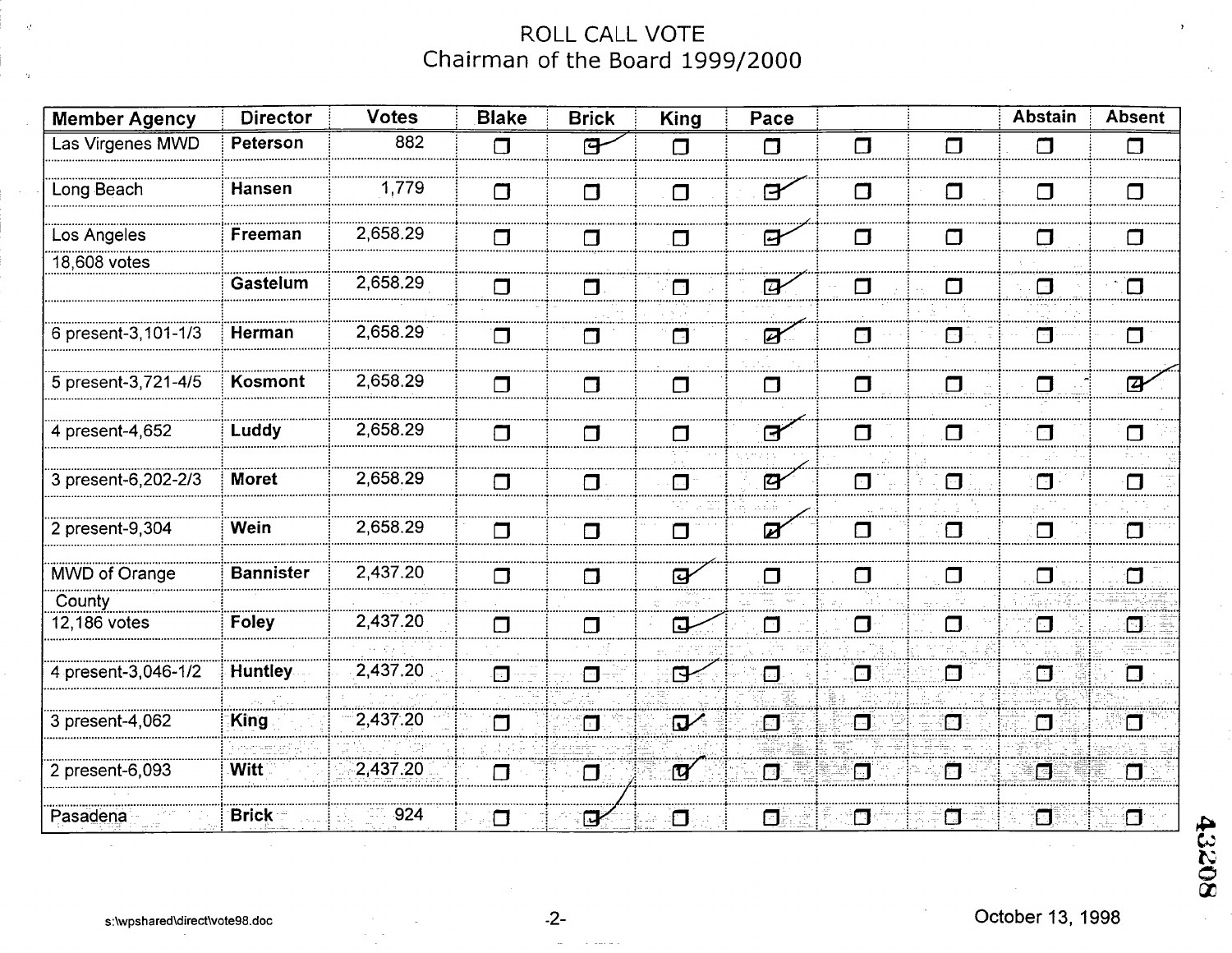# ROLL CALL VOTE Chairman of the Board 1999/2000

| <b>Member Agency</b> | <b>Director</b> | <b>Votes</b>                                 | <b>Blake</b> | <b>Brick</b>   | <b>King</b>             | Pace                       |                     |        | <b>Abstain</b> | Absent                  |
|----------------------|-----------------|----------------------------------------------|--------------|----------------|-------------------------|----------------------------|---------------------|--------|----------------|-------------------------|
| San Diego CWA        | Frahm           | 2,465.17                                     | $\Box$       | $\Box$         | $\Box$                  | $\boldsymbol{Z}$           | $\Box$              | $\Box$ | $\Box$         | $\Box$                  |
| 14,791 votes         |                 |                                              |              |                |                         |                            |                     |        |                |                         |
|                      | <b>Krauel</b>   | 2,465.17                                     | $\Box$       | $\Box$         | Π                       | $\mathbf{F}$               | $\Box$              |        | $\Box$         | $\Box$                  |
| 5 present-2,958-1/5  |                 |                                              |              |                |                         |                            |                     |        |                |                         |
|                      | Lewis           | 2,465.17                                     |              | J              |                         | ৰি                         |                     |        |                | $\Box$                  |
| 4 present-3,697-3/4  |                 |                                              |              |                |                         |                            |                     |        |                |                         |
|                      | <b>Mason</b>    | 2,465.17                                     | $\Box$       | $\Box$         | $\Box$                  | $\mathbf{B}$               | $\Box$              | ⊓      |                | $\Box$                  |
| 3 present-4,930-1/3  |                 |                                              |              |                |                         |                            |                     |        |                |                         |
|                      | Parker          | 2,465.17                                     | $\Box$       | Π              | Π                       | $\boldsymbol{\sigma}$      | $\Box$              | Г      |                | $\Box$                  |
| 2 present-7,395-1/2  |                 |                                              |              |                |                         |                            |                     |        |                |                         |
|                      | <b>Tinker</b>   | 2,465.17                                     | $\Box$       | $\Box$         | $\Box$                  | $\boldsymbol{\mathcal{G}}$ | $\Box$              |        |                |                         |
| San Fernando         | Rascon          | 76                                           | $\Box$       | $\Box$         | $\Box$                  | $\overline{a}$             | $\Box$              | $\Box$ | ⊓              |                         |
| San Marino           | <b>Morris</b>   | 203                                          | $\Box$       | $\mathbf{F}$   | $\Box$                  | $\Box$                     | $\Box$              | $\Box$ | $\Box$         | П                       |
| Santa Ana            | Coughran        | 1,049                                        | $\Box$       | $\Box$         | $\overline{\mathbf{p}}$ | $\Box$                     | Π                   | $\Box$ | $\Box$         | $\Box$                  |
| Santa Monica         | <b>Abdo</b>     | 1,016                                        | $\Box$       | $\mathbf{F}$   | $\Box$                  | $\Box$                     | $\Box$              | $\Box$ | $\Box$         | $\Box$                  |
| Three Valleys MWD    | <b>Barbosa</b>  | 2,589                                        | $\Box$       | $\Box$         | $\Box$                  | $\overline{B}$             | Æ,<br>$\Box$        |        | $\Box$         | $\blacksquare$          |
| Torrance             | Wright          | 1,173                                        | $\Box$       | $\Box$         | $\Box$                  | Ē                          | $\boldsymbol{\Box}$ | $\Box$ | $\Box$         | $\Box$                  |
| Upper San Gabriel    | Fellow          | 1,856                                        | $\Box$       | $\overline{H}$ | $\Box$                  | ்                          | $\overline{\Box}$   | $\Box$ | ្ថិច           | 조크                      |
| Valley MWD           |                 |                                              |              |                |                         |                            |                     |        |                |                         |
| 3,712 votes          | <b>Forbes</b>   | 1,856<br>$\mathcal{I}\mathcal{I}_\mathrm{A}$ | ැල           | $\mathbf{F}$   | Ū                       | 冂                          | $\Box$              | $\Box$ | $\Box$         | $\vert \bm{\Box} \vert$ |